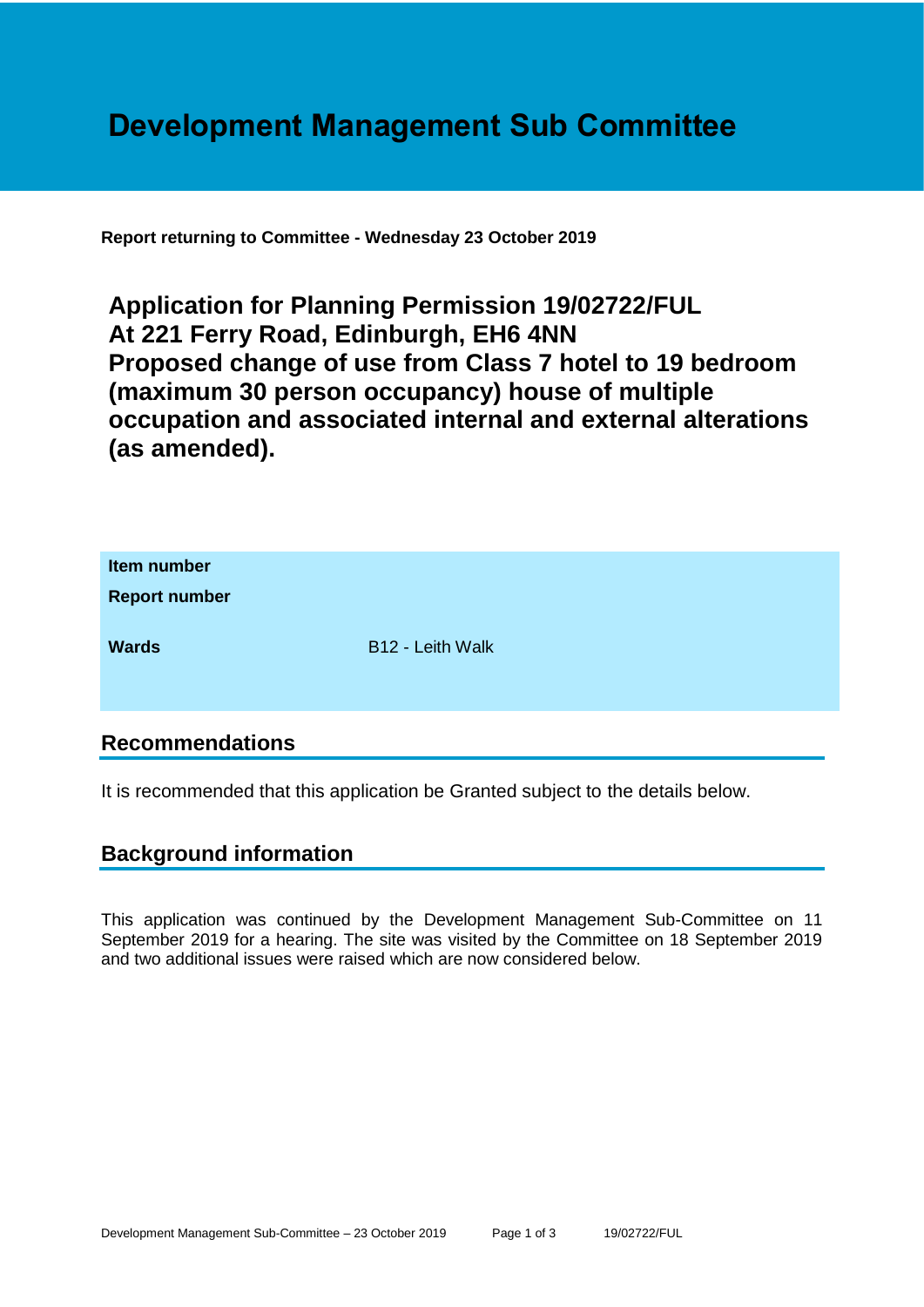## **Main report**

At the visit, the Committee asked about two issues - the concentration of Houses in Multiple Occupation (HMOs) in the ward and whether the property meets the HMO Scotland standards for the occupiers of the property.

#### **HMOs in the Ward**

In terms of HMOs, planning permission is only required for this change of use if there are more than five unrelated people living in the property. A HMO licence is required if there are three or more unrelated people living in the property but this is separate from the planning system and the planning use remains as residential if there are five or less unrelated people living in the property.

A search has been done for all applications for planning permission for HMO use in the current Leith Walk ward. Since the current ward was established in May 2017, there has only been one other planning application for HMO use. Between 2006 and 2017, there were three HMOs granted. The number of properties with planning permission for HMO use is therefore very small.

#### **HMO Scotland Standards**

The HMO licence is a separate regulatory regime from the planning permission and is not a material planning consideration.

In terms of the process of obtaining a HMO licence, the property must meet the required standards and also have a building warrant approval for any alteration works carried out. The building warrant approval will cover all technical elements such as lighting, ventilation, heating and fire safety. Once the property has a planning and building warrant approval and the work has been carried out then a HMO licence can be applied for. The HMO officer will then come out and inspect the property along with a fire safety officer and a public safety officer. If the property meets all their requirements then a HMO licence will be granted.

The HMO standards cover a number of factors including safe location, condition of the property and amenities that the property provides (including kitchen and sanitary facilities). The applicant has confirmed all these standards will be met.